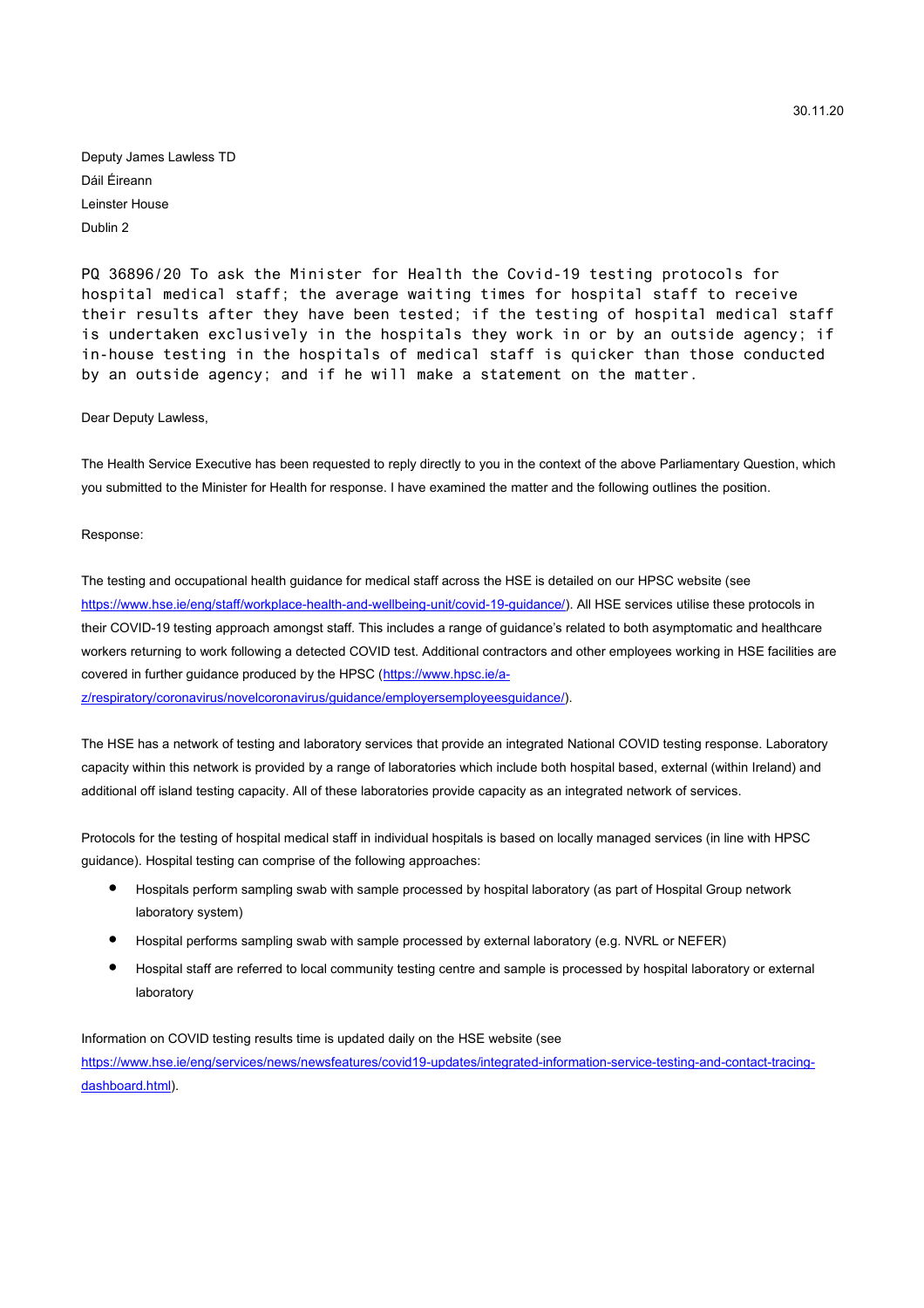## **Rannán na nOspidéil Ghéarmhíochaine**

Aonad 4A, Áras Dargan, An Ceantar Theas, An Bóthar Míleata Cill Mhaighneann, Baile Átha Cliath 8

## **Acute Hospitals Operations**

Unit 4A, The Dargan Building, Heuston South Quarter, Military Road, Kilmainham, Dublin 8 : 07669 59972 -**:** acutehospitals@hse.ie

All laboratory services providing COVID tests are continuously monitored to ensure achievement of national targets. Performance measures including a range of indicators including volume of activity and turnaround times. Figure 1 below presents performance (for the last 2 weeks of available data) on turnaround times for all samples (internal and external) processed by laboratories. It should be noted performance on these indicators relates specifically to community based testing. However, such testing includes both the public and referred healthcare workers. For hospitals processing internally referred samples, the HSE has equivalent turnaround time targets. Information is not currently separated out specifically on turnaround times for healthcare workers referred.

Figure 1 shows compliance with turnaround times between 94-99%. From time to time, some laboratories may experience service interruptions but these difficulties tend to be short term. Service interpretations may be experience for a variety of reasons including laboratory machine servicing / repair, hospital outbreaks requiring re-prioritisation of samples, etc. Performance monitoring of external referred samples (to both on and off island laboratories) shows compliance rates >98% for 12 of the past 14 days.



Seirbhís Sláinte Building a Níos Fearr **Better Health** á Forbairt Service